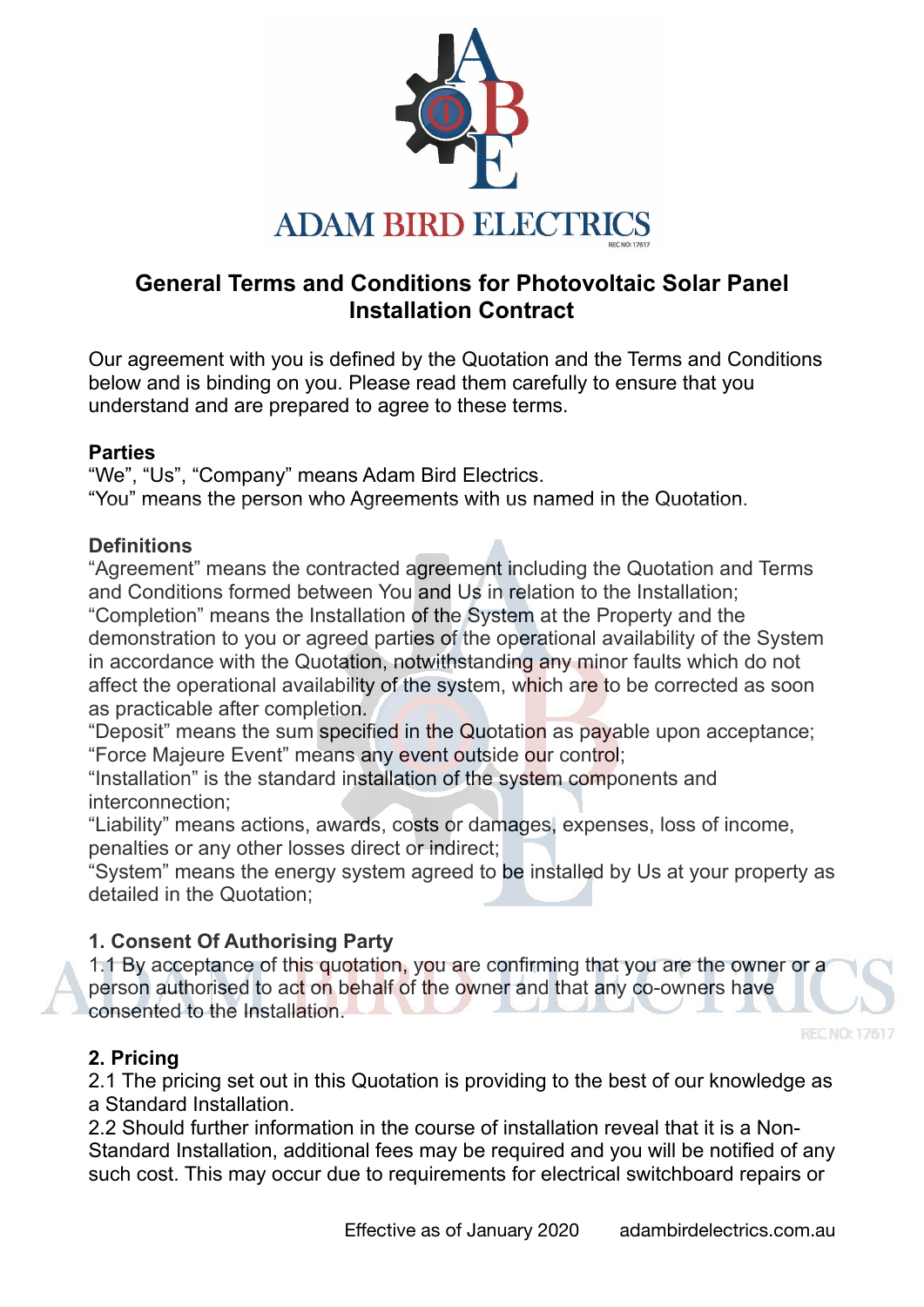upgrade, issues with integrity of roof or mounting surfaces, unforeseen access difficulties or other such impediments to a Standard Installation.

2.3 If we notify you in writing that the price is being increased you must reply in writing within 4 weeks stating either you accept the increase or that you wish to cancel the Agreement. If you fail to notify us within 4 weeks that you accept the increase in price, this Agreement will be cancelled.

2.4 In the event that this Agreement is cancelled in accordance with this clause your deposit will be returned to you but cancellation will be without further Liability attaching to either party.

2.5 You are advised to contact your electricity retailer to discuss impact of installing solar on your current tariff rates.

## **3. Payment**

3.1 Payment of a deposit is required upon acceptance of this Agreement.

3.2 You may cancel this Agreement within 10 days of signing this Agreement with full refund of this deposit.

3.3 You acknowledge and agree to your obligation for full payment according to the payment terms set out herein.

3.4 You acknowledge that We may be required to obtain goods from interstate or overseas to satisfy the order comprised by this Agreement and as a consequence enter into binding irrevocable undertakings to acquire the goods.

3.5 The deposit is forfeited if this Agreement is terminated due to a default on your part.

3.6 If You fail to pay any amount that is due and payable under this Agreement, We will be entitled to interest on the unpaid amount (both before and after judgment) at the rate applicable to judgment debts together with any costs associated with the collection thereof including, without limitation, any legal costs.

3.7 The Total Price as stated in the Quotation was based on information supplied by you. If either party ascertains that the Information was materially inaccurate to such an extent that additional costs would exceed 5% of the Total Price, then this Agreement may be deemed invalid and result in a revision of the Total Price. Should a revised Agreement be reached, either party may terminate this Agreement by giving 5 days written notice to the other party.

# **4. Renewable Energy Certificates \***

4.1 You authorise us to sign and apply for REC certificates in your name and for Us to trade or receive payment for these RECs on our behalf. A discount is made off the Total Price of the Quotation in respect to the currently offered tradable value of these certificates to arrive at the Total Payable amount.

4.2 You agree to provide all information that is required for REC applications and to sign authorising documents for such certificates.

4.3 If the value of the REC Credit at the time of installation varies from the value shown in the quote by greater than 5%, you acknowledge that the Total Payable Price can be adjusted accordingly to ensure complete payment of the Total Price.

\* Renewable Energy Certificates are created when eligible renewable energy generators are installed. These may be created under the STC or LGC scheme and referred to in this way..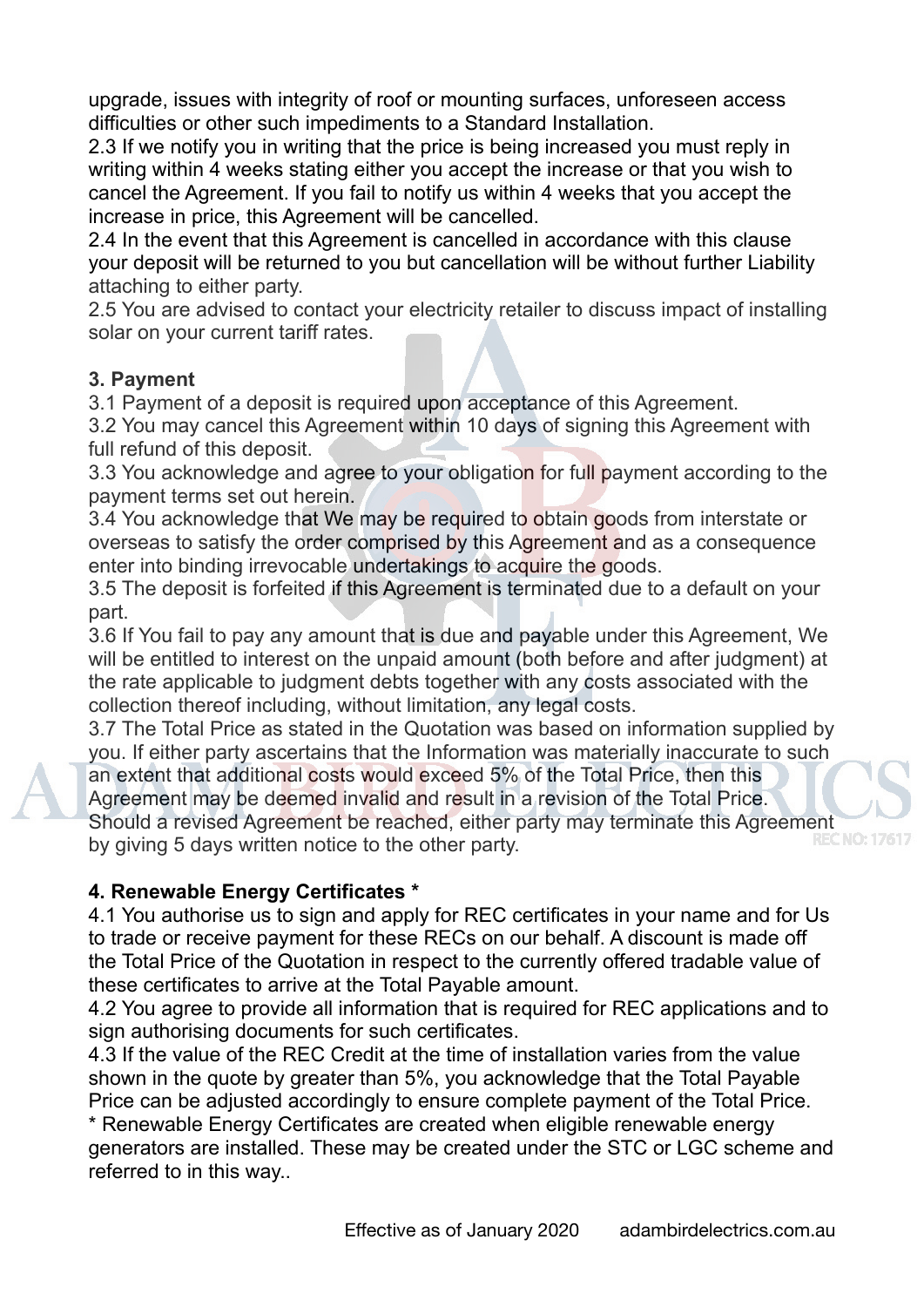## **5. Authority To Install**

5.1 You are responsible for any required local government planning, building, or heritage approvals. The Company accepts no liability for any breach of local planning regulation.

## **6. Connection Application**

6.1 This Agreement may be subject to an approval process with your Electricity Network Provider. You agree to provide any information and approval to enable the Company to make such application on your behalf. In the event that no approval can be obtained to connect to the electricity grid (for a grid-connected system) you have the right to terminate this agreement.

## **7. Access**

7.1 You agree to provide sufficient and appropriate access to Us (and our employees, agents, or Agreementors) as maybe required to effect the Installation. 7.2 You agree to ensure that the Property is kept clear and allow access to enable work to be carried out at all reasonable times including at weekends and on public holidays and to permit, without charge, access to an electricity supply on site.

#### **8. Installation**

8.1 We will deliver the System detailed in the Quotation. In alignment with Company policy of continual improvement, we reserve the right to incorporate modifications of a minor or technical nature in the System.

8.2 We undertake to ensure that the System is installed in a good and tradesman like manner, by persons who are duly trained, licensed and registered for the work to be performed, and where applicable accredited for Installation by the Clean Energy Council and other regulatory bodies. We also undertake to ensure components are installed in accordance with any prevailing legislative or regulatory requirements and to the appropriate Australian Standards.

8.3 The estimated date for the Installation will be given upon acceptance of this quote. This date is subject to approvals, delivery of components, weather, and other logistical considerations and is not a condition of this Agreement. However we will use reasonable efforts to work to this timeframe and negotiate any scheduling changes as may be required.

8.4 Following completion of the Installation, you will be asked to sign an acknowledgement that the Installation has been completed and that you have been told how the System operates and informed of the shutdown procedure.

8.5 For any variations to the system design, you will be asked to sign off on such changes prior to installation

8.6 The Company reserve the right to incorporate modifications of a minor or technical nature in the system. In the event of significant changes to system design the consumer must consent to these changes and be offered a full refund..

## **9. Our Right to Terminate**

9.1 The Company may terminate this Agreement if:

You fail to comply with the terms of this Agreement

If you cease to own the Property prior to complete installation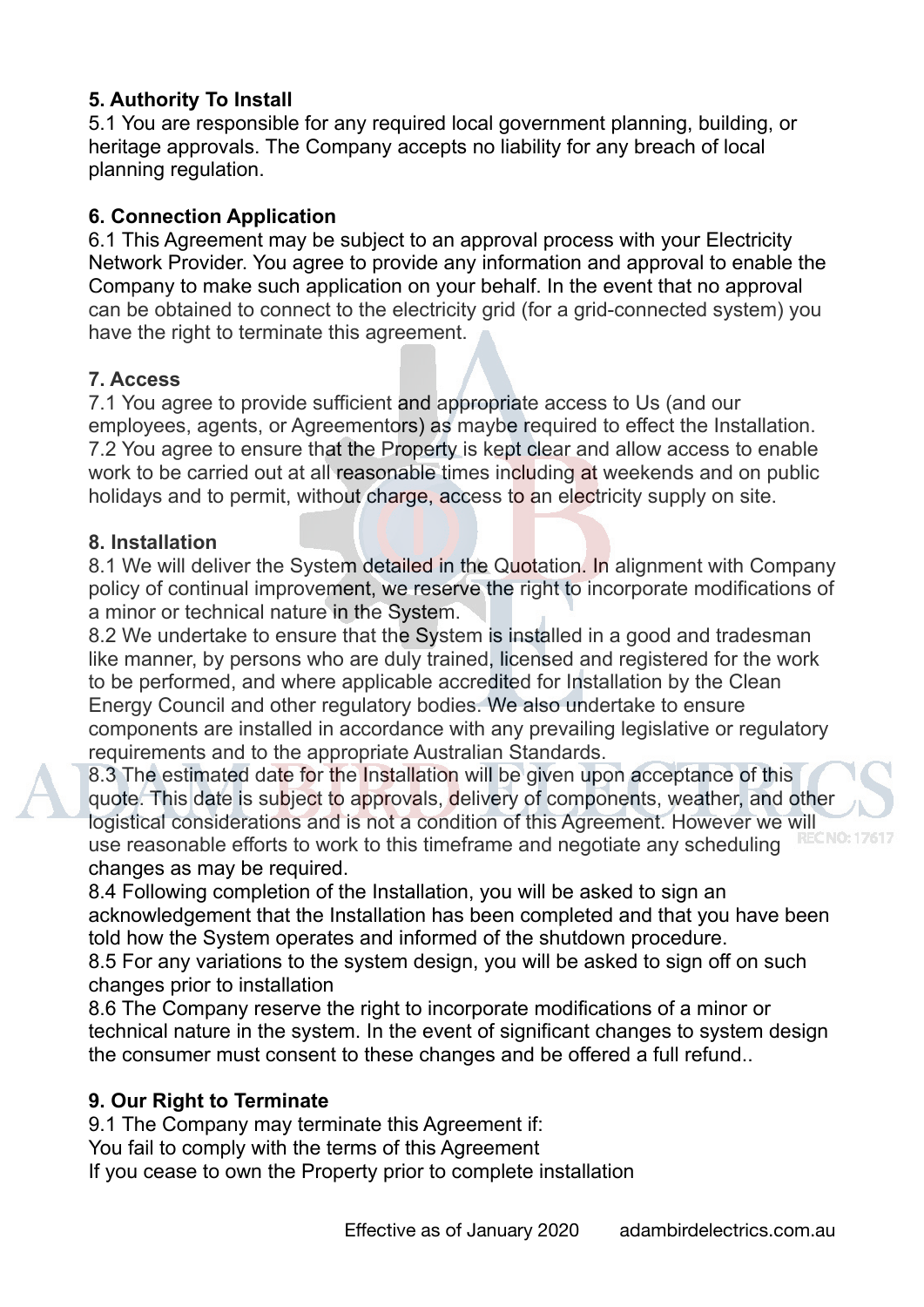## **10. Your Right to Terminate**

10.1 You may terminate this Agreement if:

- In the event that no approval can be obtained to connect to the electricity grid (for a grid-connected system)
- If there are additional charges beyond the quoted price and you do not agree to the charges (E.g. if switchboard upgrades are required)
- If installation is delayed beyond the expected Installation date and you do not agree to the revised timeframe.

#### **11. Defective Products**

11.1 In the unlikely event that the System does not conform to the Quotation, please let us know as soon as possible after completion of the Installation. If the issue cannot be resolved by telephone, we will arrange for a representative to attend your Property to determine any problem with the System on a date agreed between You and Us. If our representative determines that the System is faulty, we will arrange for the System to be repaired or replaced, on a date agreed between you and us, at no additional cost to you.

#### **12. Guarantees**

12.1 You will, upon completion of the Installation, be provided with a warranty from the Company to cover products, workmanship and performance of the Installation for 5 years from the date the installation confirmation is signed by you.

12.2 The company commits to undertake any warranty repairs within a reasonable timeframe and endeavours to attend to assess any fault within 7 days of notification.

12.3 The solar modules are additionally supplied with a manufacturer's product warranty and peak power warranty. The warranty terms will be supplied to you a the time of purchase. The Company may, at its discretion offer one of the following remedies in the event of a successful claim against the module performance warranty; 1) to replace the defective module/s 2) refund the percentage of the cost of the module to the customer representing the percentage of the power output less than 80% of the nameplate power rating. The company endeavours to but is not bound by its commitment to rectify any fault within 14 days of notification.

12.4 The repair, replacement or part refund of the system or any component therein does not cause the beginning of new warranty terms.

12.5 This warranty is transferable only when the product remains installed in its original location as noted in the Quotation. You do not need permission from the Company to transfer this warranty but the Company does need to be informed of such transference.

12.6 The company accepts no liability for any loss of revenue from any energy export tariff or other financial mechanism during the period the system is inoperative due to fault or system failure.

12.7 Your rights under consumer law are maintained and this contract in no way diminishes these rights.

## **13. Liability**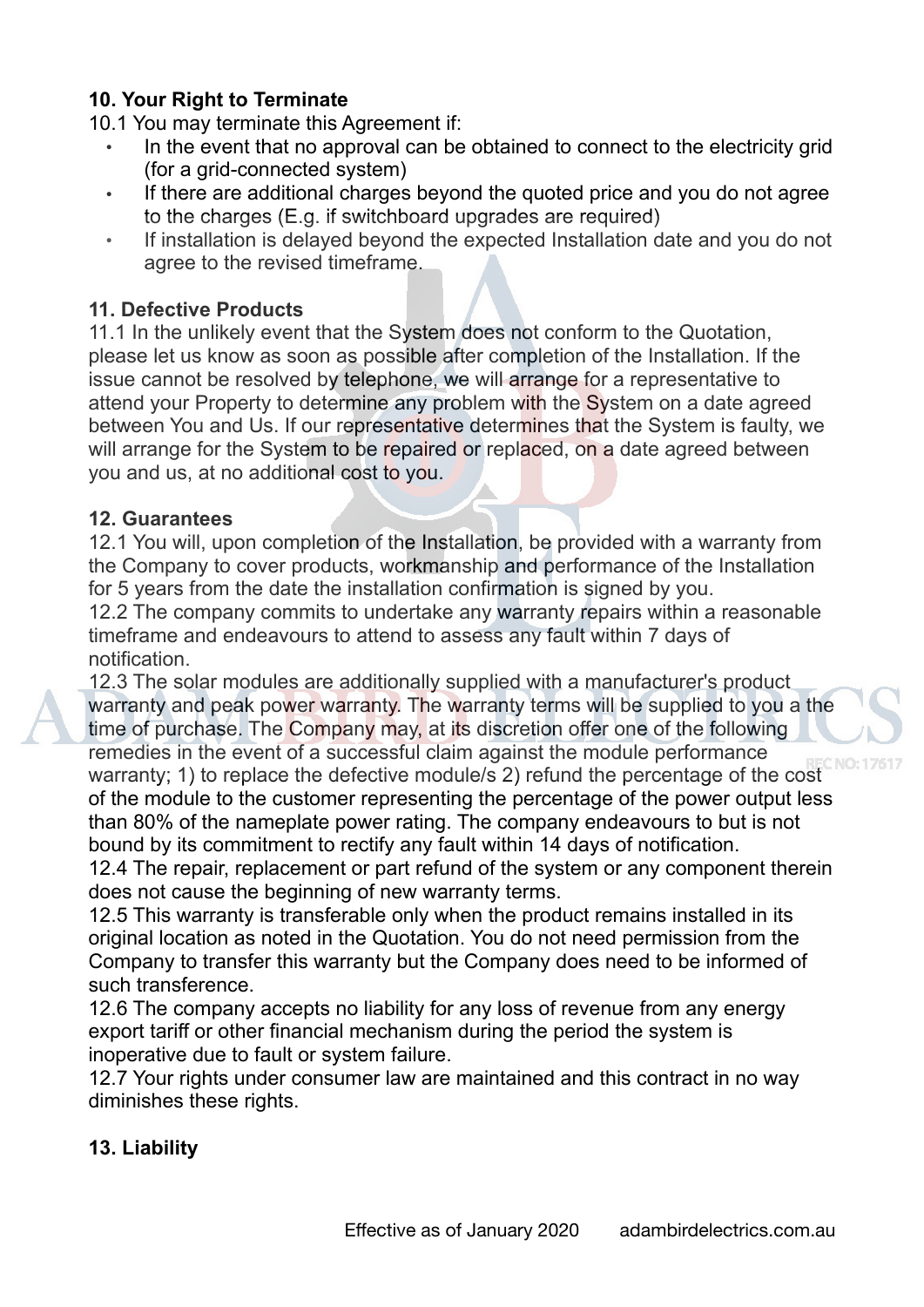13.1 Our liability for breach of any express or implied condition or warranty is limited, to the extent permitted by law, to the repair or replacement of the relevant System or component.

13.2 We make no representations or warranties to you in connection with any System or their installation, except for those warranties set out in this Agreement and those warranties which cannot be excluded from this Agreement.

13.3 To the maximum extent permitted by law, we have no liability to you for breach of this Agreement other than as set out in the preceding paragraph and, in particular, we have no liability to pay any damages or compensation for breach of the Agreement.

## **14. Events Outside Our Control**

14.1 We will not be Liable or responsible for any failure to perform, or delay in performance of, any of our obligations under these terms and conditions that is caused by a Force Majeure Event.

14.2 Our obligations under these terms and conditions are suspended for the period that the Force Majeure Event continues, and we will have an extension of time to perform these obligations for the duration of that period. We will take reasonable steps to find a solution by which our obligations under these terms and conditions can be performed despite the Force Majeure Event.

# **15. Complaints Procedure**

While we always aim to provide you with excellent customer service, if you haven't received the service you expected, you have the right to make a complaint. A complaint means an expression of dissatisfaction made to us in relation to our products or the complaints handling process itself, where you expect a resolution. Contacting us to request technical support or to report a service issue is not necessarily a complaint. Where it's not clear to us, we'll ask you to confirm that you wish to make a complaint.

During the course of your complaint, we will treat you with fairness and courtesy and will provide a fair and reasonable outcome to all parties involved. Our complaints process is designed to encourage the fast and efficient resolution of your issue at the first point of contact.

15.1 Warranty performance or any other grievance can only be settled by sending an email or letter outlining the cause of the claim to the Company.

15.2 All complaints will be recorded and the Company will confirm its receipt of such notice, in writing, including a reference for all subsequent communication. Contact us if you have not received a receipt within 7 days.

15.3 Where required, the Company will send a representative to make an initial inspection within 14 days of receipt of the notice. We aim to resolve all complaints within period of 30 days.

15.4 If our Customer Service team is not able to resolve your complaint in the first instance, your complaint will be escalated to a supervisor or team manager for further assistance. If at any stage of the process, you're not happy with the progress or proposed resolution of a complaint or you want to know more about your options to pursue a complaint further, we will advise you of your option to reasonably request to have your complaint escalated to a supervisor of Customer Relations or your options for external dispute resolution.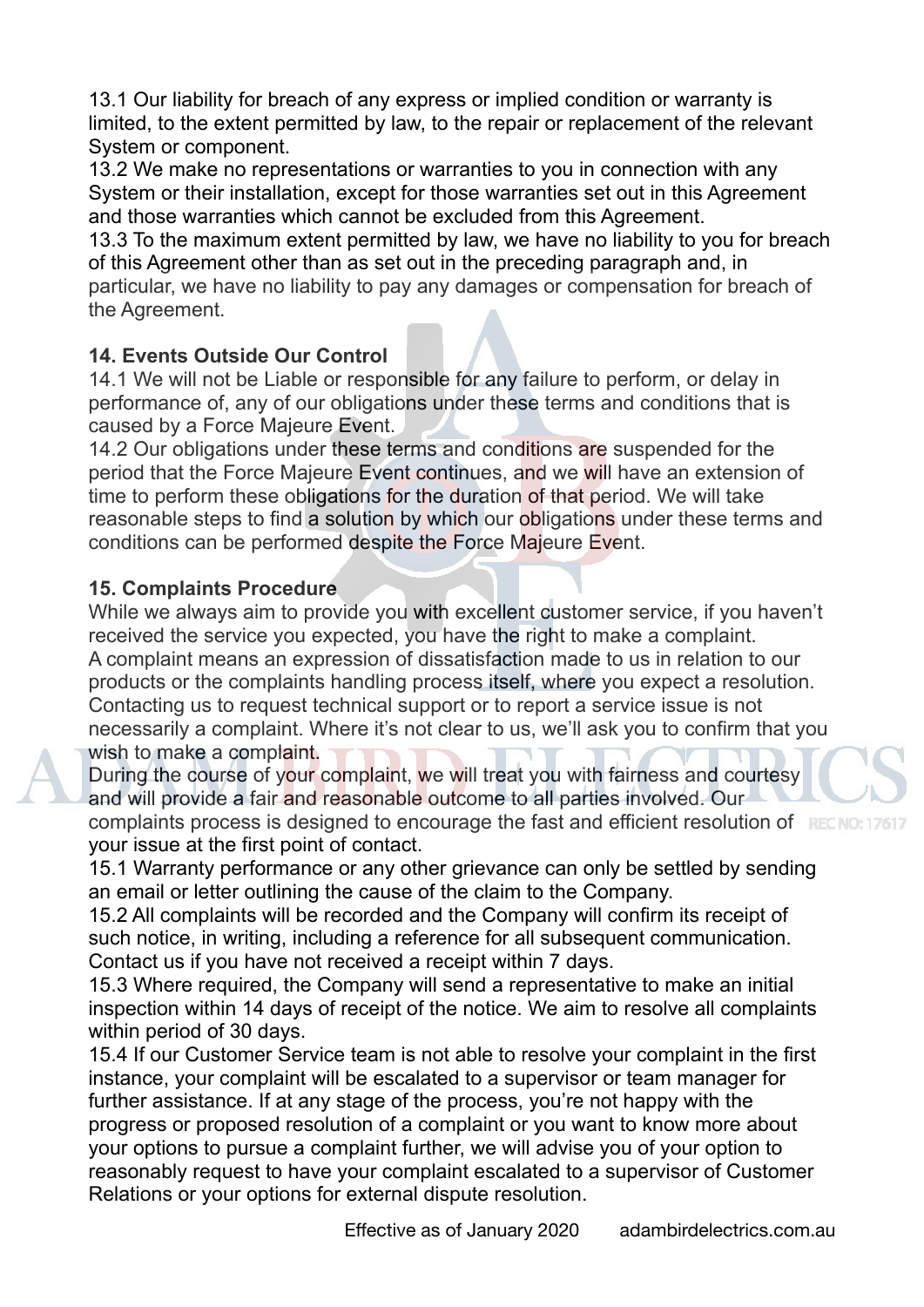15.5 Please lodge any complaint in writing or via email to provide us with an accurate record and address your complaint to Customer Service Compliance Officer at:

Email to:

[adam@adambirdelectrics.com.au](mailto:adam@adambirdelectrics.com.au)

Post to:

Adam Bird Electrics, 23 Attunga Drive, Torquay VIC 3228

15.6 External Complaints: If you are not satisfied with our handling of your concerns, you can contact the fair trading or consumer affairs department in your state.

ACT: Office of Regulatory Services

Phone: (02) 6207 3000

NSW: Fair Trading NSW

Phone: 13 32 20

NT: Consumer Affairs

Phone: 1800 019 319

QLD Office of Fair Trading

Phone: 13 74 68

SA: Consumer and Business Services

Phone: 13 18 82

TAS: Consumer Building & Occupational Services

Phone: 1300 654 499

VIC: Consumer Affairs Victoria

Phone: 1300 558 181

WA: Dept of Mines, Industry Regulation & Safety

Phone: 1300 304 054

# **16. Your Personal Information**

16.1 We will request personal information from you for the purposes of fulfilling this Agreement. Such information may be required for connection applications and applications for Renewable Energy Certificates.

16.2 We may be required to disclose this information to Government authorities, REC agents, and Agreementors.

16.3 By accepting this agreement, you consent to the Company collecting, using and disclosing this information as set out in this agreement.

# **17. System Documentation and Measure of Performance**

17.1 Upon Installation completion and commissioning of the System we will provide System Documentation including all relevant information on the System, components and its maintenance.

17.2 The Company commits to advise the owner, upon commissioning fo the system, how to measure energy output either through demonstration, written instruction, or through a monitoring solution where included with the system.

# **18. CEC Approved Retailer Program Code of Conduct**

18.1 The Company is a member of the Clean Energy Council's Approved Retailer Program and must comply with this Code of Conduct.

**RECNO:**